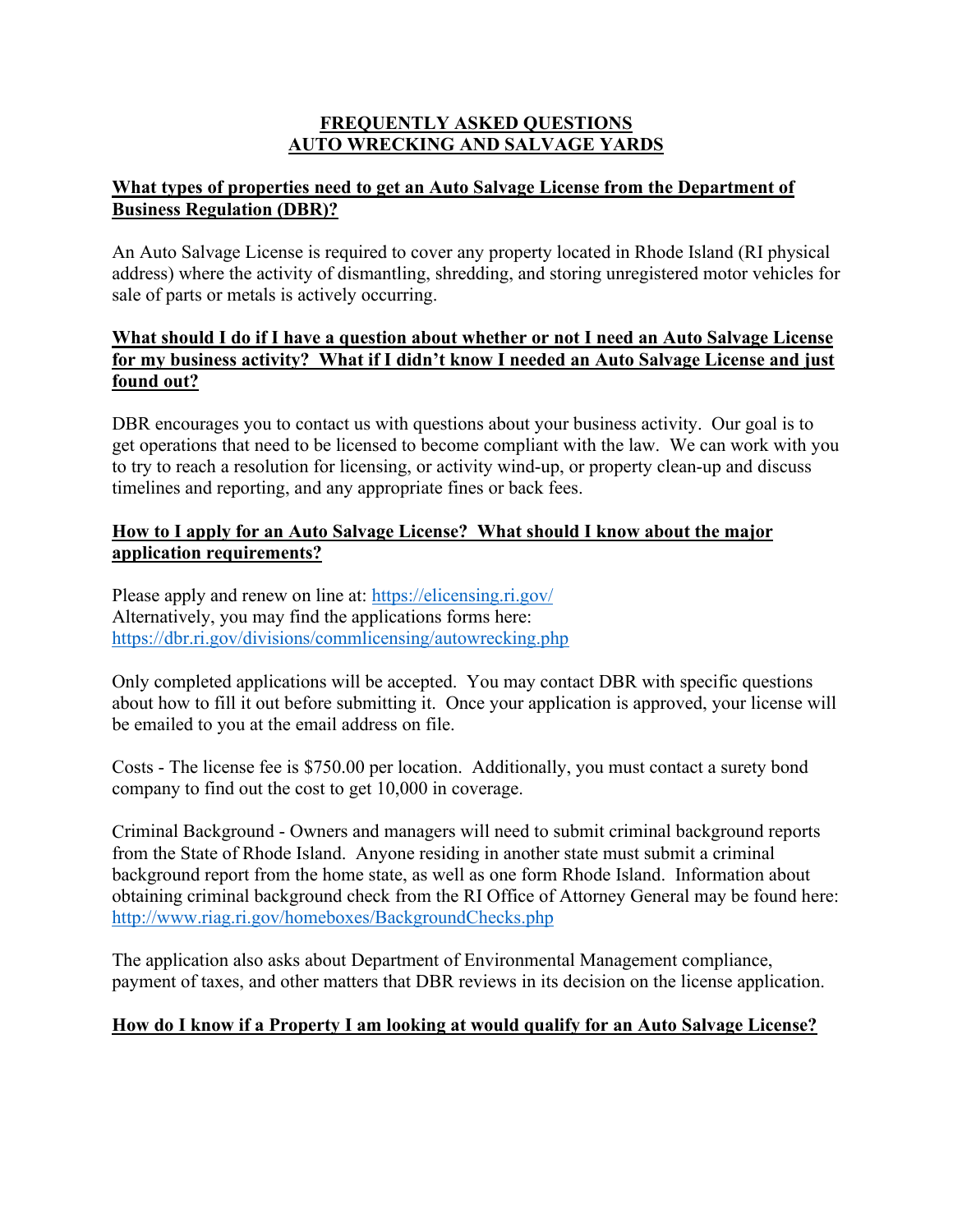- 1. You must submit proof of local zoning compliance. Contact your local zoning official for a letter that states that auto salvage business is allowed on the property before submitting any application to DBR.
- 2. You must check with the city/town to see if they issue a local license for the operation of an auto salvage yard. This may be called a second hand dealers license, a junk shop license, or something different, depending on the particular city/town. If the city/town issues local license for your property, the Property does not have to comply with the specific physical requirements discussed below. If the city/town issues local licenses but has denied the license to you or the Property, you cannot apply for a DBR auto salvage license or engage in auto salvage activity.
- 3. IF the city/town does NOT have a local license as noted above, then the Property must meet all of the requirements listed below as  $(a) - (f)$  to qualify for a license.
	- a. More than one thousand feet (1,000') from the nearest edge of any highway on the interstate or primary system;
	- b. More Than six hundred feet (600') from any other state highway;
	- c. More than three hundred feet (300') from any park, bathing beach, playground, school, church or cemetery and not within view therefrom;
	- d. Screened from view and enclosed by a properly maintained fence at least six feet (6') high except where a natural barrier provides appropriate screening;
	- e. In size amounting to at least two (2) acres of land and shall be one continuous lot.
	- f. Attach a description of the land by a surveyor's survey plan, a city or town assessor's map, or an aerial cartographic chart reflecting the area.

# **I am a licensed Auto Salvage Yard. What are my continued compliance obligations?**

It is the Licensee's duty to be familiar with the laws and regulations pertaining to their business.

Auto Wrecking and Salvage Yard Statutes: [http://webserver.rilin.state.ri.us/Statutes/TITLE42/42-14.2/INDEX.HTM](about:blank)

Auto Wrecking and Salvage Yard Regulation 230-RICR-30-05-05: [https://rules.sos.ri.gov/regulations/part/230-30-05-5](about:blank)

It is the Licensee's duty to immediately notify DBR of ANY change of information on your last application renewal. This includes any change in your e-mail address. All important notices from DBR will be sent via e-mail. It is your duty to regularly check the e-mail address you provided to DBR. You may also routinely check the Department's website for updated information.

Every Licensee must conspicuously display your License issued by DBR at the location listed on the license. Your license number must appear on all business communications - this includes your business vehicles, estimates, and signs.

# **All Auto Salvage Licensees must Renew on time.**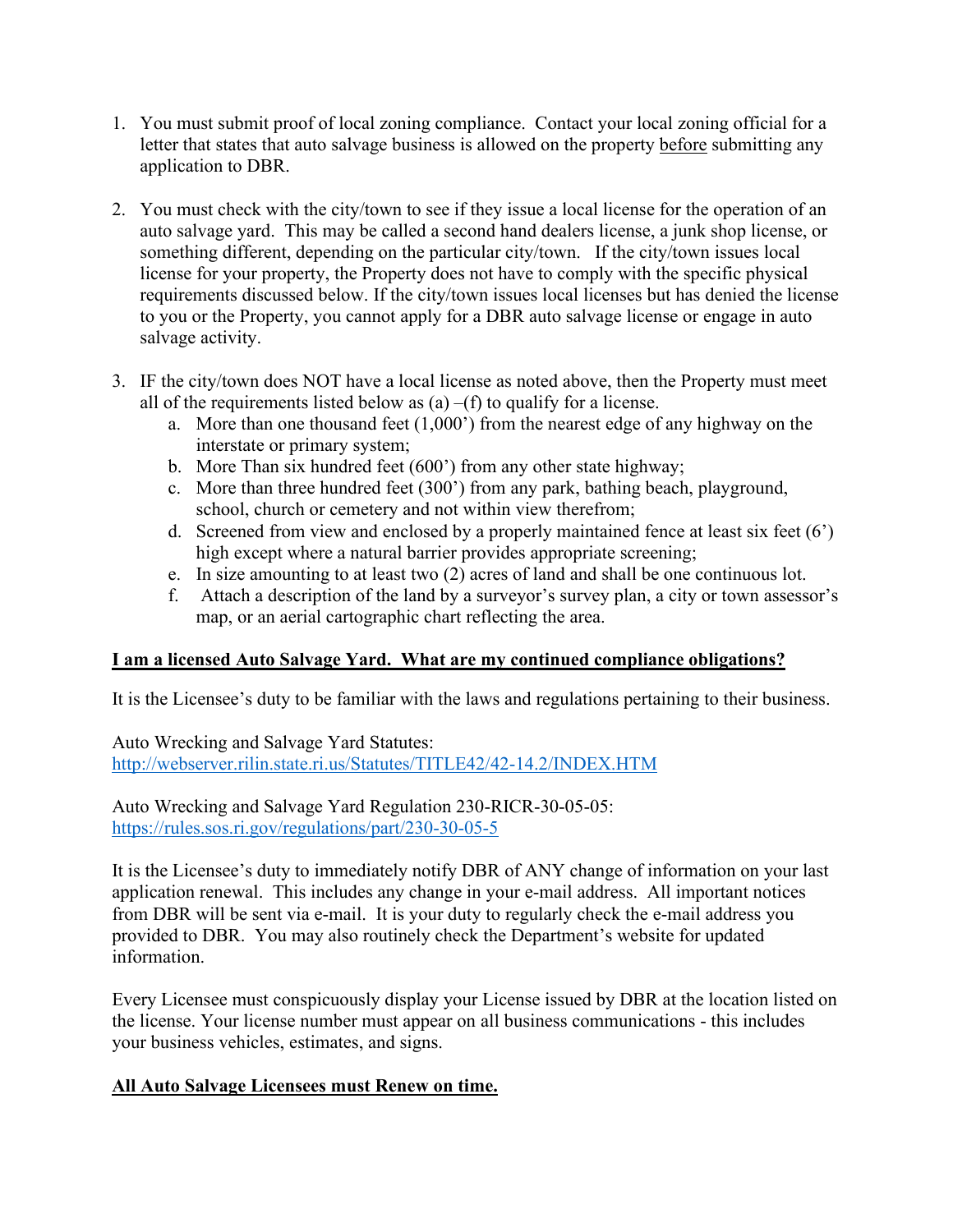You will be notified by email several months prior to your renewal date. The renewal notice will include the e-licensing link and instructions to renew on line.

In order to complete your renewal, you will need to supply all required documents as requested in the original license (except zoning) and the renewal licensing fee of \$750.00.

Once your renewal application is approved, your license will be emailed to you at the email address on file.

### **Can I lease the Property licensed as an Auto Salvage Yard? Can I transfer the License?**

A business license cannot be transferred to another person without prior application to and approval by DBR. If you own property and hold an Auto Salvage Yard License, you cannot lease the Property to other people to let them conduct auto salvage activity. In order for any person to conduct auto salvage activity, they must be the owner of a licensed business, a legitimate employee of the licensed business, or the license must be transferred to the person with DBR approval.

#### **I own an old car that needs to be scrapped. How can I find a business that can help me with this?**

You can find a list of licensed Auto Salvage Yards and look up a business to make sure it is licensed using these links: Lookup - <https://elicensing.ri.gov/Lookup/LicenseLookup.aspx> List - <https://elicensing.ri.gov/Lookup/GenerateRoster.aspx>

*A properly licensed and legally operating business will need certain paperwork and ID from you in order to scrap your vehicle.*

#### **Under the Auto Salvage Laws, what types of complaints can DBR take action on?**

Consumers may file a written complaint by using the DBR complaint form located on the Department website:

[https://dbr.ri.gov/documents/divisions/commlicensing/autowrecking/CL\\_ComplaintForm.pdf](about:blank)

DBR investigates complaints against licensed Auto Salvage Yards to make sure they are complying with the relevant statutes and regulations under DBR's authority.

DBR also receives complaints about businesses that do not have a license. In order to be able to take any action against an unlicensed business, DBR needs actual evidence that the business is storing and taking apart junk cars. Complainants may submit pictures or serve as witnesses when they have actually observed physical storage and dismantling at particular addresses in Rhode Island.

DBR cannot bring an enforcement action against a neighbor based on solely a complaint that the neighboring property is collecting junk or old cars. DBR can only take action if there is a